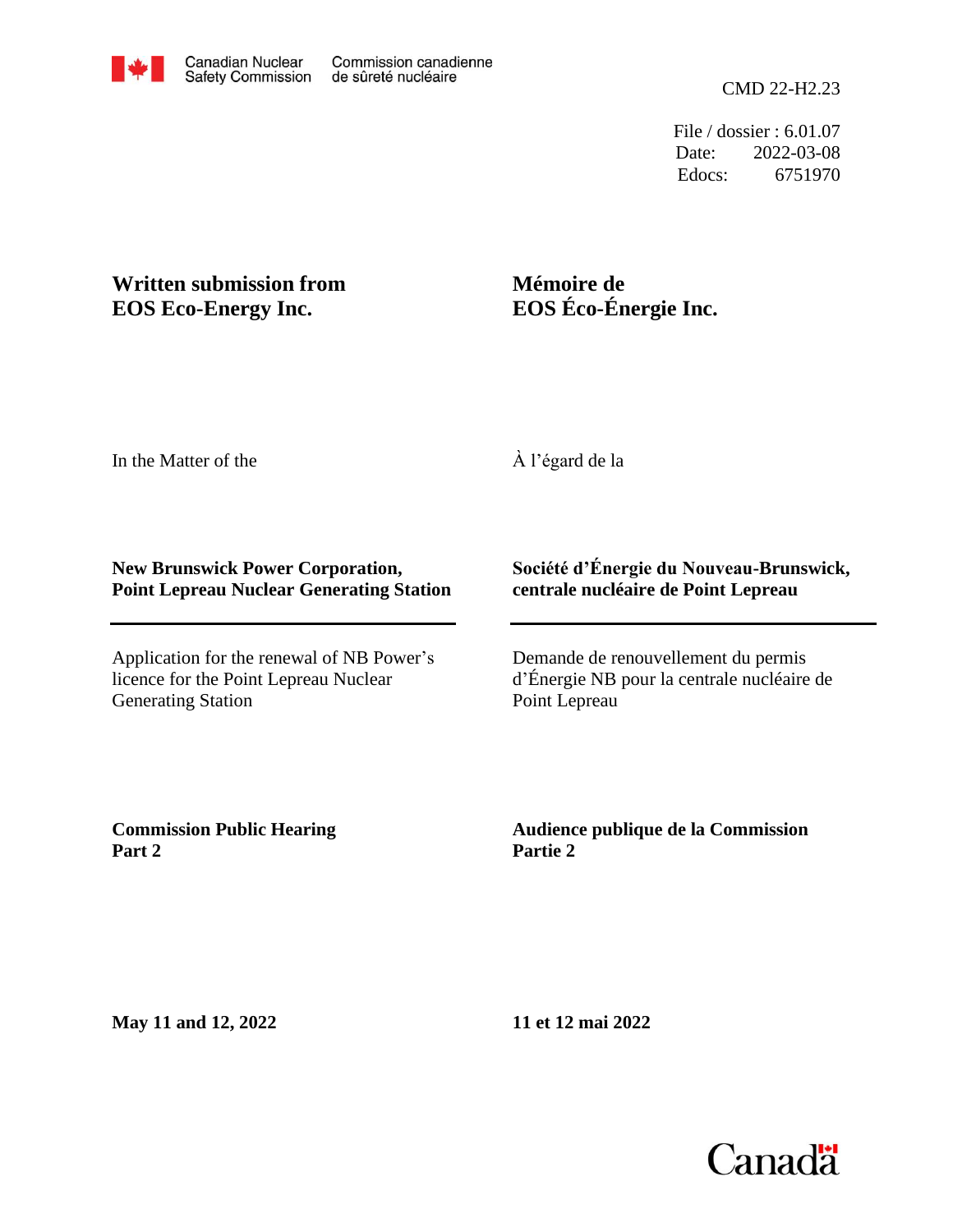Please consider this email our written intervention to the Canadian Nuclear Safety Commission, regarding the licence renewal of the NB Power Point Lepreau Nuclear Generating Station. We are EOS Eco-Energy, an environmental charity located in Sackville, NB, at the head of the Bay of Fundy. We have the following concerns with a 25 year nuclear license for NB Power:

## **1. Limiting public input**

NB Power's request to renew the licence of PLNGS for 25 years would effectively prevent any public input during the remaining life of the station.

A lengthy renewal at a time when there are so many uncertainties that could affect the station's safety, reliability and financial viability, would show a flagrant disregard for the public interest. It is critical that there be regular, timely opportunities to input the evolving needs and concerns of upcoming generations in New Brunswick.

NB Power's request to renew the licence of PLNGS for 25 years would effectively prevent any public input during the remaining life of the station.

A 25-year licence means that we will have no chance to have our say again until 2047!

The Bay of Fundy is one of the natural wonders of North America. We already know that the Lepreau nuclear plant is killing fish in the Bay due to entrainment from the water intake. A 25-year licence period may decrease the amount of regular assessments of the decline in marine health.

The Lepreau nuclear plant emits radioactive tritium, a carcinogen, into air and water. Canada's current "safe" limits for tritium are many times higher than in other countries.

The Point Lepreau plant is a financial boondoggle. New Brunswickers may decide to close it down before 25 years.

**Conclusion: The CNSC must not renew the operating licence for Point Lepreau power station for the requested 25 years. Instead, the CNSC should continue to consider 5-year relicensing periods, and work toward decommissioning.**

### **2. Uncertain times and best management practices**

This is a time of uncertainty as we face climate change and rapid technological advancement. The nuclear industry, in particular, is experiencing significant cost increases and lengthy delays in refurbishment and replacement of nuclear facilities. At the same time, the costs of alternate sources of power and energy efficiency are falling.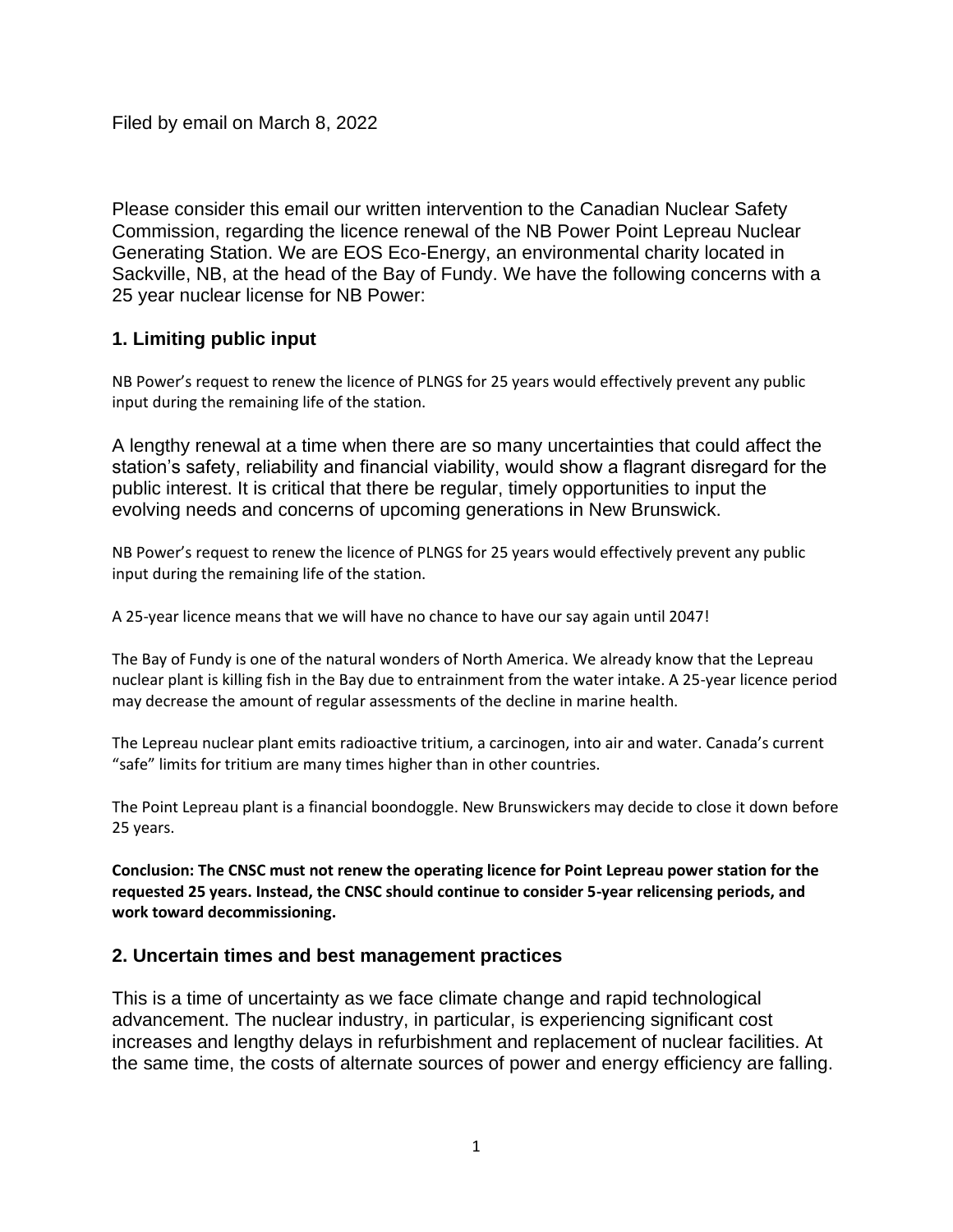The Lepreau station has a history of reliability issues:

Electricity production at Lepreau has not met production targets, in the first seven and a half years since a disastrously long and over-budget refurbishment, requiring an additional \$500 Million in capital expenditures.

The most recent unplanned outage, only 11 weeks after a two-month planned maintenance, was 40 days in January and February 2021 during peak demand.

The pace of the reactor's aging and the emerging reliability and costs of operation, need to be regularly shared with the public in a relicensing format, to allow input on decisions about continued operations, in the public interest. Those decisions will include committing to expenditures required for Lepreau, versus investments in alternate sources of power.

**Conclusion: In the interest of ensuring flexible, responsive, publicly- sanctioned decision-making for such uncertain times, the CNSC must not renew the operating licence for Point Lepreau power station for the requested 25 years. Instead, the CNSC should continue to consider 5-year relicensing periods, to ensure regular public review allowing for public input to planning as patterns emerge, and before choices are forced.**

### **3. Disposal of high-level radioactive waste**

I am concerned that there is no proven-safe option for permanent disposal of the radioactive waste that will continue to add up for another 25 years, if the requested renewal period is approved. Further, the proposal to transport all this additional waste for thousands of miles to a deep geologic repository in Ontario, multiplies the risk of serious accidents resulting in radio-active release, having potential impacts on human health and the environment.

**Conclusion: The CNSC must consider the impact of radioactive wastes within this licensing hearing. The CNSC should not continue to licence nuclear power plants when no known solution yet exists for radioactive wastes.** 

#### **4. Impacts of climate change**

Nuclear power is particularly vulnerable to climate change effects, including thermal disruptions (e.g. heatwaves and droughts) and extreme weather events. For example, a recen[t study](https://www.nature.com/articles/s41560-021-00849-y) showed that extreme weather events have become the leading cause of nuclear power plant outages in North America and South and East Asia.

**Conclusion: Recommend that the CNSC expressly consider climate impacts and vulnerabilities when granting a licence. As climate impacts become more frequent and pronounced, the CNSC must consider climate change in the context of licensing because of the major safety and environmental issues it poses to operations, health and safety. The precautionary principle would guide the CNSC to, at maximum, only continue to consider 5-year relicensing periods.**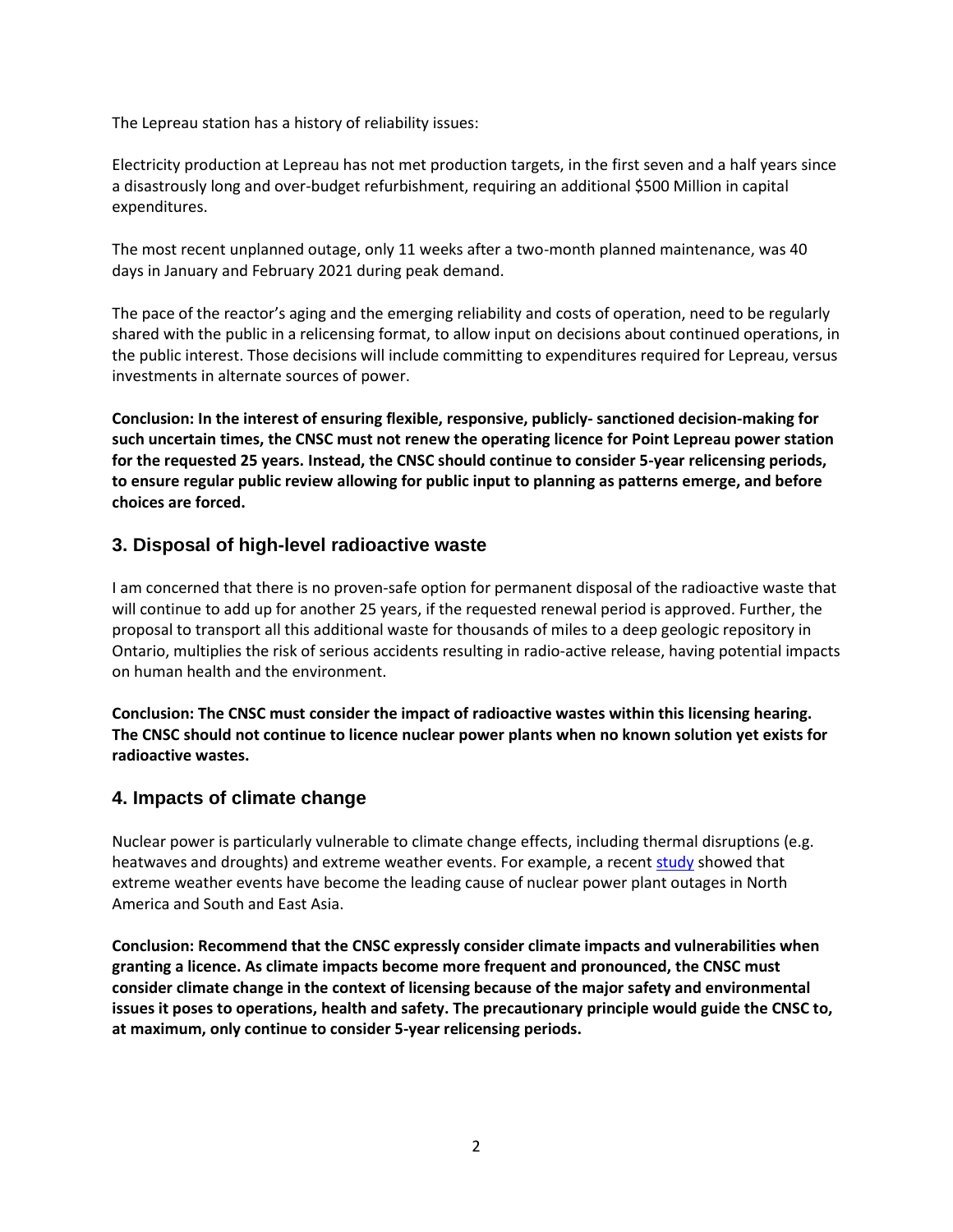## **5. Impacts on the Bay of Fundy**

The marine environment immediately around the plant has abundant species of fish and many commercially significant species like cod, lobster, scallops and dulse. In addition to the marine mammals like whales, porpoises, dolphins and seals that frequent the Bay of Fundy, colonial waterbirds also use the area during seasonal migrations.

The Bay of Fundy is home to a number of federally protected species under the Species at Risk Act, including the north Atlantic right whale, blue whale and fin whale. Given the globally recognized significance and biodiversity of this region, I am concerned about the long-term environmental effects of the plant, potential accidents and its eventual decommissioning on the Bay of Fundy.

**Conclusion: The CNSC must require emergency response and environmental monitoring measures be in place which are specific to the non-human biota of the Bay of Fundy. The CNSC must not grant a licence until it is demonstrated that the Bay of Fundy region is protected from radionuclide emissions at the ecosystem level and that it will be protected in the event of an accident.**

### **6. Indigenous rights / UNDRIP**

I understand that the Point Lepreau nuclear generating station is located on the traditional territory of the Peskotomuhkati. The Free, Prior, and Informed Consent (FPIC) is a principle protected by international human rights standards. FPIC describes that 'all peoples have the right to selfdetermination' and is linked to the right to self-determination, namely that 'all peoples have the right to freely pursue their economic, social and cultural development'. The United Nations Declaration on the Rights of Indigenous People explicitly requires the Free Prior and Informed Consent of Indigenous peoples for activities occurring in their territory. The Peskotomuhkati people are also making an intervention to the NB Power licence hearing. We must support their voices.

**Conclusion: The CNSC must affirm its commitment to reconciliation, fully adopt UNDRIP, and support Treaty relationships based on the principles of mutual recognition and shared responsibilities as recommended by the Truth and Reconciliation Commission of Canada's Calls to Action. Therefore, I/we recommend that the Peskotomuhkati Intervention recommendations are followed.**

### **7. Emergency planning and preparedness**

Sufficiently detailed nuclear emergency planning and preparedness is essential to help prevent the widespread health and safety consequences that would otherwise result after a severe or catastrophic accident with widespread release of radioactive substances. The aim of emergency planning should be to avoid as many of the health effects as possible. In a catastrophic case this can only happen if emergency planning is sufficiently detailed, implemented and resourced for that type of accident.

**Conclusion: The CNSC must review and report on the sufficiency of the planning basis, the response plan and the province's readiness for largescale radiation releases in New Brunswick as part of every licence application. Until the planning basis for a potential offsite nuclear accident in New Brunswick accounts for a catastrophic offsite accident, and until such emergency plans are in place and**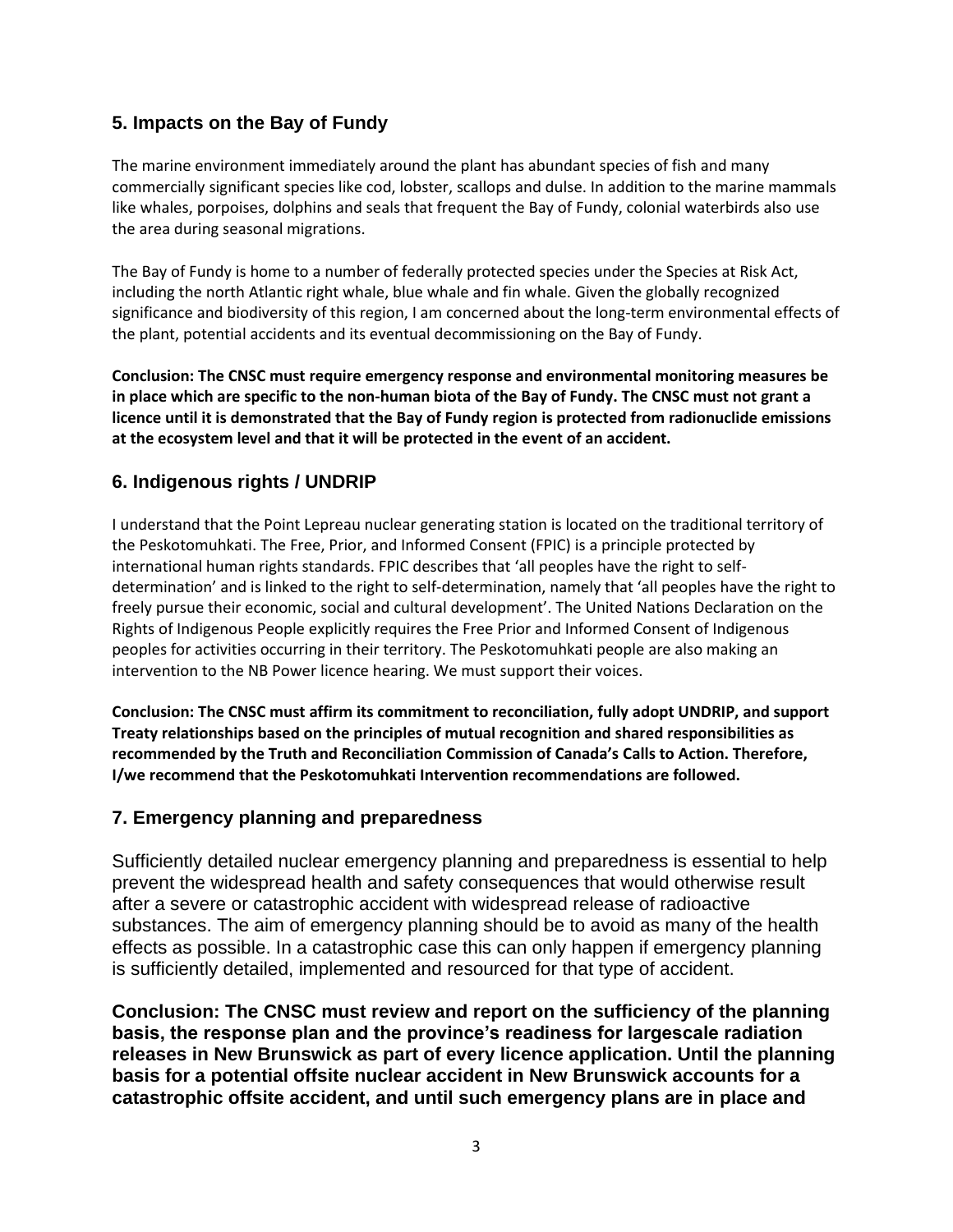**proven to be effective for a catastrophic accident, the site should not be licensed for continued operation.**

### **8. Global Security Issues**

Recently, military attacks have been initiated on a nuclear power plant in the Ukraine, including a hostile take over of the Chernobyl nuclear plant, and the use of explosives. There are many catastrophic associated risks. Russia is a nuclear power and recently threatened NATO allies with consequences like the world has never seen. Terror attacks such as 9-11 have taken place close to home on the Eastern Seaboard.

**Conclusion: The CNSC must require an emergency response plan in the event of a military or terrorist attack on the Point Lepreau Nuclear plant.** 

#### **9. Nuclear weapons proliferation**

The civil nuclear industry is the source of the material used to make nuclear weapons. Nuclear weapons proliferation risks will be among us as long as the civil and military nuclear industry continue to exist.

President Macron of France explained this in [a speech](https://www.elysee.fr/front/pdf/elysee-module-16825-fr.pdf) on December 8, 2020: *"The nuclear industry lives from its complementarities and it must be thought of in terms of its complementarities. One cannot exist without the other. Without civil nuclear power, there is no military nuclear power, and without military nuclear power, there is no civil nuclear power. Organizations like the French Atomic Energy and Alternative Energies Commission are living proof of this."*

NB Power is supporting the development of a reprocessing plant that will extract plutonium from the spent (irradiated) fuel made by the Lepreau Nuclear reactor. Extracting plutonium raises concerns about nuclear weapons proliferation. See the article in the Bulletin of Atomic Scientists about New Brunswick's [plutonium](https://thebulletin.org/2021/07/will-canada-remain-a-credible-nonproliferation-partner/) plans.

**Conclusion: The CNSC must ban the extraction of plutonium from the spent fuel made by the Point Lepreau Nuclear reactor.**Please acknowledge receipt of this email.

On behalf of the Board of Directors of EOS Eco-Energy.

\*\*\*\*\*\*\*\*\*\*\*\*\*\*\*\*\*\*\*\*\*\*\*\*\*\*\*\*\*\*\*\*\*\*\*\*\*\*\*\*\*\*\*\*\*\*\*\*\*\*\*\*

Amanda J. Marlin, BA, MES Executive Director ~ Directrice générale

EOS Eco-Energy Inc. ~ EOS Éco-Énergie Inc. Mailing Address: PO Box 6001 Sackville, NB E4L 1G6 Street Address: 43 Main St, Sackville